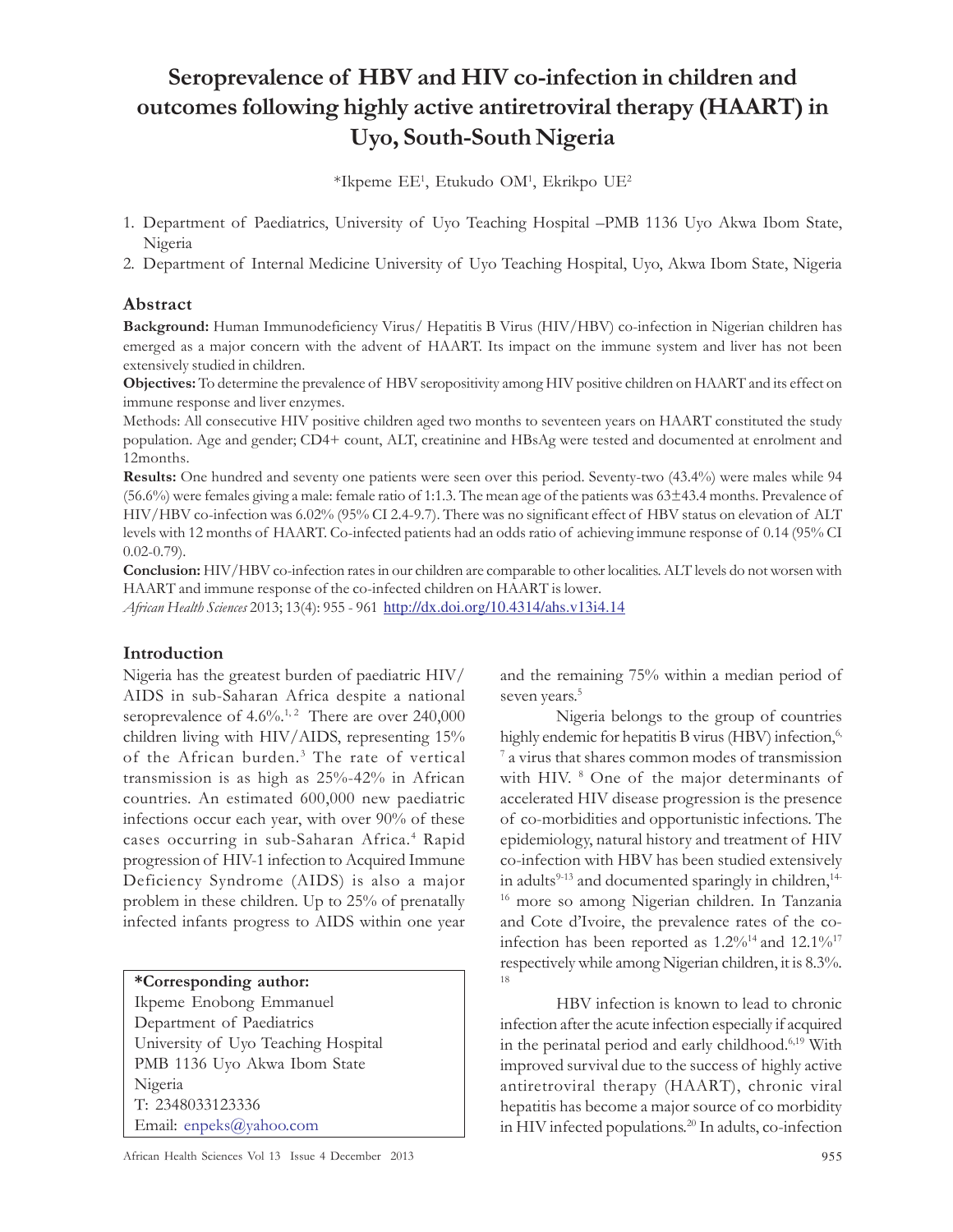with HBV increases the risk for hepatotoxicity of HAART and likelihood of onset of an AIDSdefining illness, compared to infection with HIV-1 alone.<sup>21</sup> It is not certain whether this is the case with children.

Most studies on co-infection in Nigeria have been in adults. With increasing access to HAART in Nigeria, it is expected that more HIV infected and co-infected children will survive. Although HIV coinfection with HBV has been recognised worldwide, there is limited data on the impact of this co-infection on the immune system. Data on its effect on the liver with HAART is also limited in developing countries like Nigeria. It is therefore imperative that the burden of this co-infection is quantified and its attendant effect investigated.

This study was therefore carried out to determine the prevalence of HBV seropositivity in a cohort of paediatric patients living with HIV/AIDS in a tertiary hospital in south-south Nigeria. The effect of co-infection on CD4+ lymphocytes and liver enzymes in the HAART era were also examined.

## Methods

This prospective longitudinal study was conducted in the Infectious Disease Unit (IDU) of the Department of Paediatrics, University of Uyo Teaching Hospital (UUTH), Uyo, from December 2010 to August 2011. The hospital is the only tertiary and referral centre in Uyo, capital city of Akwa Ibom State of Nigeria. It is also the main centre for Paediatric HIV care. It serves the 3.9 million population of the State.

The study was approved by the University of Uyo Teaching Hospital Research and Ethics Committee.

The IDU runs a weekly Paediatric HIV/ AIDS clinic. It is one of the President's Emergency Plan Funds for AIDS Relief (PEPFAR) sites where antiretroviral drugs are given and investigations are carried out at no cost to the patient. The baseline investigations that are conducted before commencement of HAART include CD4+ count, full blood count, electrolytes, creatinine, urea, and liver function tests. Eligibility criteria for commencement of HAART included all children less than 24 months irrespective of the CD4+ cell count; CD4+ cell count < 750 in children aged 25 months to 59 months, < 350 for 60 months and above and any child seen at clinical stage 3 or 4.

Eligible patients were commenced on HAART and were seen on a regular basis at the clinic.

HAART comprised at least two drugs from the Nucleoside reverse transcriptase inhibitor (NRTIs) class of antiretroviral drugs and one from the Nonnucleoside reverse transcriptase inhibitor class (NNRTIs). The first line drugs used included Lamivudine (3TC), Zidovudine (AZT) and Nevirapine (NVP) as fixed dose combination. At follow up visits, they received general paediatric care with full physical examination and anthropometric measurements taken. Their CD4+ counts and full blood count were monitored on a 3-monthly basis, while electrolytes, creatinine, urea and liver function tests were monitored biannually. All consecutive children aged two months to seventeen years that were confirmed to be HIV positive during the study period were enrolled.

Informed consent was obtained from the parent/guardian prior to enrolment. Children older than 10 years also gave a verbal consent. Confirmation was by enzyme – linked immunosorbent assay (ELISA) in those older than 18months or by DNA polymerase chain reaction (PCR) for those younger than 18 months. HIV RNA viral load and HBV DNA viral load were not done as our facility didn't have the equipment for these tests at the time of the study.

All children that were not eligible for HAART (five in all) were excluded from subsequent analysis after the prevalence of co-infection among the HIV positive was obtained. CD4+ cell count and HBsAg tests were done at enrolment and one week after if they were eligible for HAART, and baseline investigations were carried out. Thereafter, the patients had an average of three adherence counselling sessions within a period of two weeks before initiation of HAART.

Demographic information (age and sex), results of investigations (CD4+ count, alanine aminotransferase, and creatinine) were obtained and documented.

HBsAg was tested using First Response Rapid HBsAg test (Blumber B. S. 1991, San Diego, USA). For CD4+ count, Flow Cytometry using Partec cyflow counter (Greve, B. Et al 2003, Germany) was used. All the chemistry was done using the in vitro quantitative analysis method using Vitros DT 60 11 chemistry system (Johnson & Johnson). All assay protocols, cut-offs and interpretation were according to the manufacturer's instructions.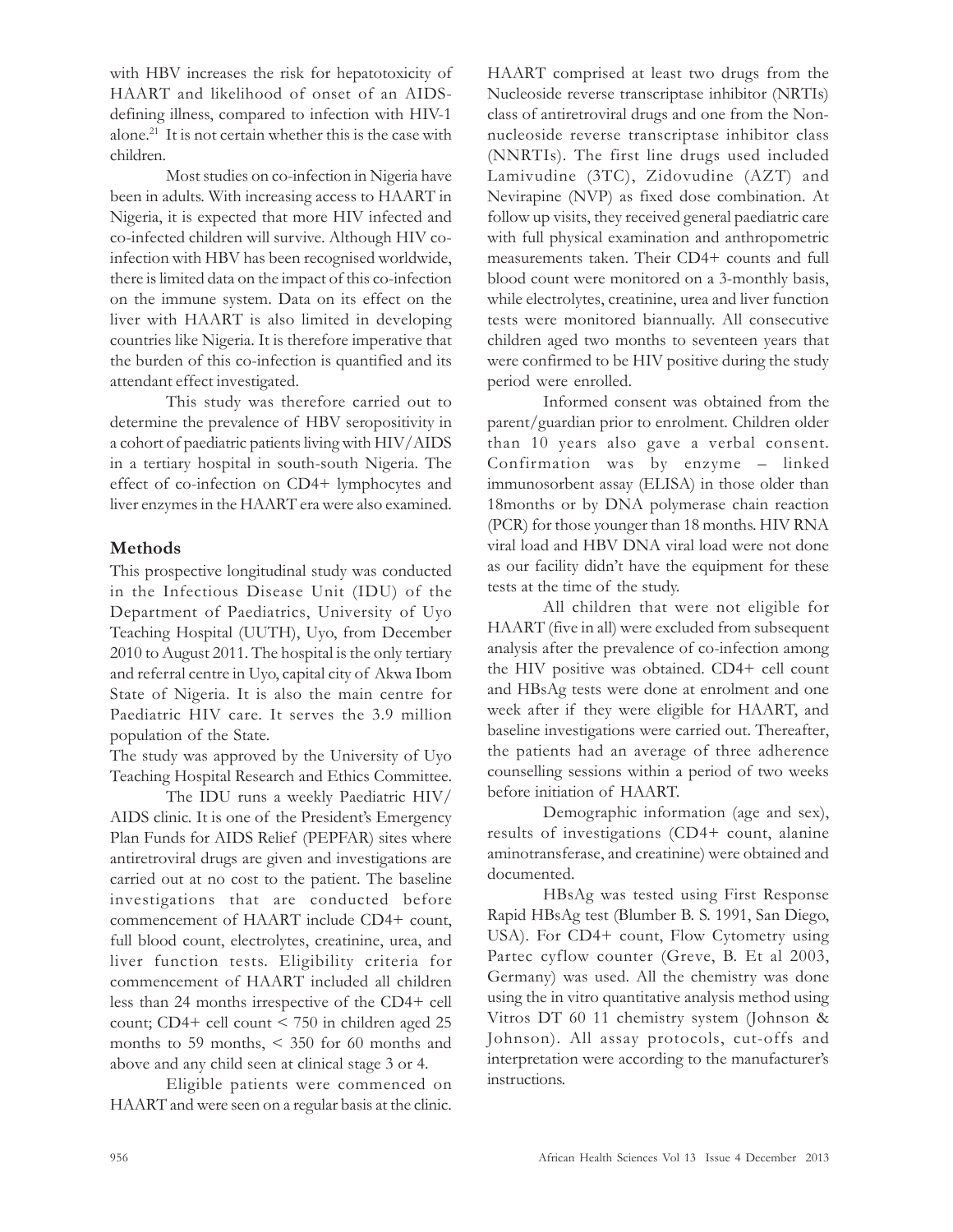A gender comparison of the clinical, biochemical characteristics and HBV prevalence of the participants was done. The prevalence of HBV in each of the age groups was also explored. The proportion of those with elevated ALT levels (> 2 times upper limit of reference range for our laboratory which was  $70 \text{ iu/l}$  ) by co-infection status was computed and univariate and multivariate logistic regression models were used to investigate the effect of HBV status on having elevated serum ALT at commencement of HAART. Immune response was defined as the achievement of at least 50 cells/µL increments in CD4 count from baseline at 12 months of therapy. The effect of co-infection on achieving immune response was also investigated using multivariate logistic regression. All factors with a pvalue of the Wald statistic < 0.25 at univariate analysis or known to have potential effect on immune response were included in the multivariate model built using stepwise regression.

#### Results

One hundred and sixty six (166) paediatric patients were seen over this period. Seventy – two  $(43.4\%)$ were males while 94 (56.6%) were females giving a male:female ratio of 1:1.3. The mean age of the patients was  $63 \pm 43.4$  months. The mean duration on Highly active antiretroviral therapy (HAART) was 24.2±18.1 months. Table 1 shows the baseline characteristics of the study participants. Those aged 2- 23 months were 30 (18.1%), 24 – 60 months were 67 (40.4 %), 61 – 120 months 48 (28.9%) and > 120 months were 21 (12.6%).

#### Prevalence of HIV-HBV co-infection

Ten (6.02%) (95% CI 2.4 to 9.7% ) of the patients had HIV – HBV co-infection. There was no significant difference in the prevalence of HBV in both genders. Four (5.8%) of the females were HBV positive compared to 6 (6.7%) of the males,  $p =$ 0.54. With regards to age groups, the highest prevalence was found in the 10 years group (11.5%), followed by the  $5 - 10$  years age group  $(9.3\%)$ . There was no association between age and HBV co  $-$ infection (p=0.47). A comparison of the sociodemographic and clinical characteristics of those with HIV-HBV co-infection with those with only HIV infection is shown in Figure 1 and table 2. Individuals with HBV co-infection had higher serum creatinine levels and lower CD4 cell counts at baseline and at 12 months of therapy.

| Table 1: Gender distribution of baseline characterisitics |
|-----------------------------------------------------------|
|-----------------------------------------------------------|

| Total           | Male            | Female             | p - value |
|-----------------|-----------------|--------------------|-----------|
| $63.0 \pm 43.4$ | $61.9 \pm 41.1$ | $64.3 \pm 46.4$    | 0.75      |
| $42(31-58)$     | $38.5(29-56)$   | $45(34-60)$        | $0.12*$   |
| $44.5 \pm 20.1$ | $44.5 \pm 20.7$ | $44.4 \pm 19.3$    | 0.98      |
| $503(233-860)$  | $468(232-822)$  | $591.5(264.5-957)$ | $0.44*$   |
|                 |                 |                    |           |

\*Wilcoxon rank sum test.



Figure 1: Graph box showing CD4 count by HBV status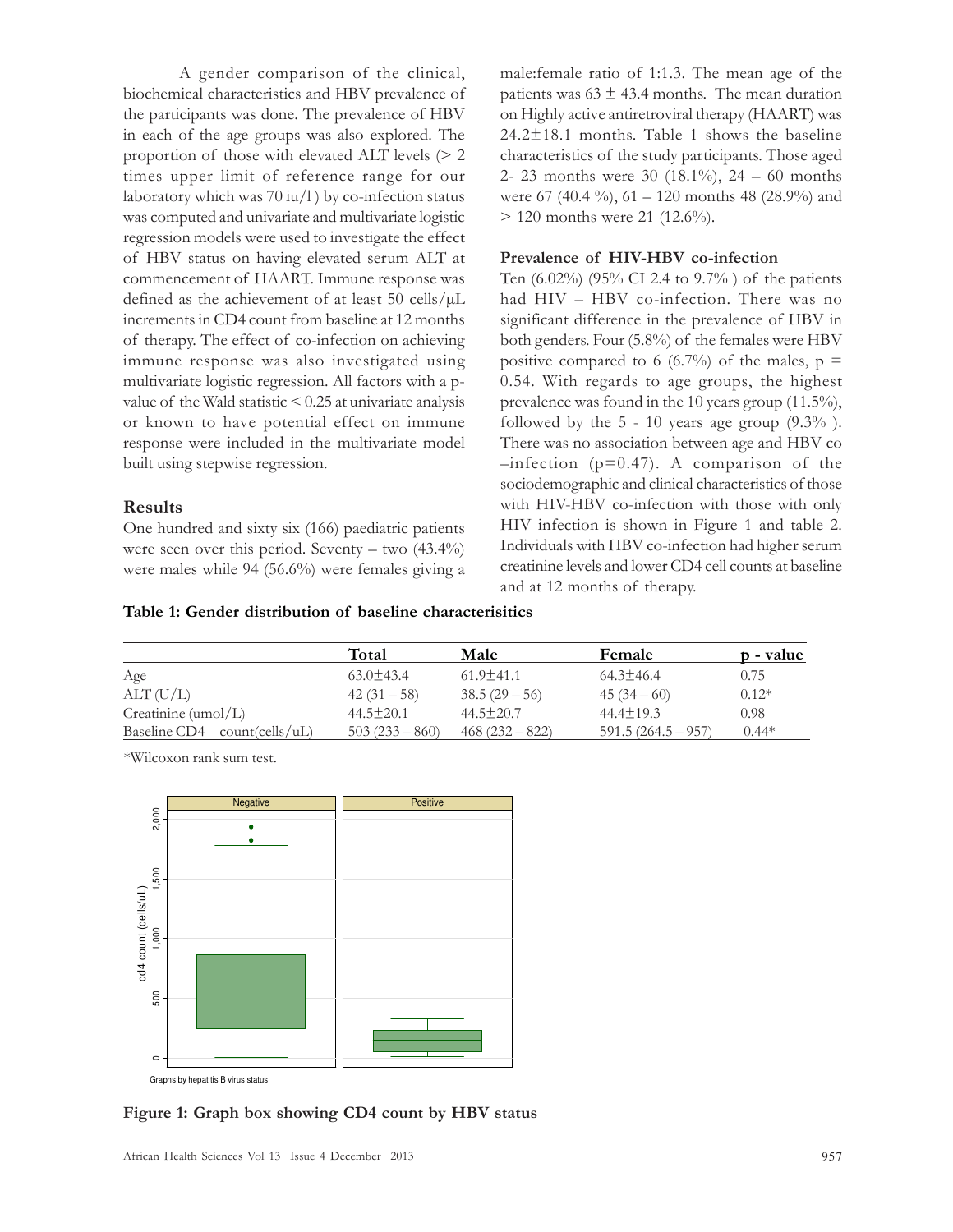#### Table 2: Comparison of sociodemographic and clinical characteristics by HBV status

|                                      | <b>Hepatitis B status</b> |                  | p - value |
|--------------------------------------|---------------------------|------------------|-----------|
|                                      | Negative                  | <b>Positive</b>  |           |
| Male gender $(n/\gamma_0)$           | 83 (56.1)                 | 6(60)            | 0.81      |
| Age (months)                         | $61.8 \pm 42.5$           | $83.9 \pm 49.9$  | 0.12      |
| ALT(U/L)                             | 42 $(31 - 56)$            | $50(30-70)$      | 0.49      |
| Creatinine (umol/L)                  | 42.5 $(32 - 50)$          | 54.5 $(45 - 56)$ | 0.02      |
| CD4 count at baseline (cells/ $uL$ ) | 529 $(249 - 861)$         | $149(53 - 232)$  | 0.0003    |
| CD4 count at 6 months of HAART       | $893(560 - 1245)$         | $318(83 - 566)$  | 0.0004    |

#### Influence of Hepatitis B status on ALT levels

At the commencement of HAART, 66 (39.8%) of the children had elevated serum ALT levels; (70% of the co-infected children and 58.1% of the HIV only group ) but this difference was not statistically significant ( $p = 0.46$ ). Only four of the children had ALT levels greater than two times the upper limit of normal and all were Hepatitis B negative. A multivariate logistic regression model did not show any significant effect of HBV status on development of elevated ALT levels one year after commencement of HAART (see table 3). However, male gender appeared to be protective against having elevated ALT levels and those with elevated ALT levels at commencement of HAART were more prone to developing higher ALT levels while on therapy.

#### Influence of HBV/HIV co-infection on immune response

Seventy percent of the co-infected and 84.5% of the mono-infected patients achieved immune response at 12 months of therapy. A second logistic regression model was used to assess the effect of HBV/HIV co-infection on achievement of immune response. The findings are summarized in Table 4. Those with HIV/HBV co-infection have an odds ratio of achieving immune response of 0.14 (95% CI 0.02 – 0.79) after correcting for CD4 count at baseline, age, gender, BMI, ALT and serum creatinine levels.

### Table 3: Association between elevated ALT level and HBV status

|                                      | Univariate<br>Odds ratio (95%) CI, | Multivariate<br>Odds ratio (95%) CI, |
|--------------------------------------|------------------------------------|--------------------------------------|
|                                      | p - value                          | p - value                            |
| Positive HBV status                  | $1.74$ (0.48 - 6.29) 0.40          | $0.97$ $(0.08 - 12.58)$ 0.98         |
| Male gender                          | $0.14$ (0.07 - 0.29) < 0.001       | $0.01$ $(0.002 - 0.07)$ <0.001       |
| Age (months)                         | $1.00$ $(0.99 - 1.01)$ 0.94        | $0.99$ $(0.97 - 1.01)$ $0.33$        |
| CD4 count at baseline (100 cells/UL) | $0.99$ $(0.98 - 1.00)$ $0.24$      | $0.98$ (0.97 - 0.99) 0.048           |
| Serum creatinine (umol/L)            | $1.00$ $(0.98 - 1.02)$ $0.58$      | $1.00$ $(0.97 - 1.04)$ 0.11          |
| $\text{ALT}(\text{U/L})$             | $1.11$ $(1.07 - 1.15)$ < 0.001     | $1.17(1.10 - 1.24) \le 0.001$        |

\*The area under the Receiver Operator Characteristic (ROC) Curve of the model was 0.82

|  | Table 4: Univariate and Multivariate logistic models for predictors of immune response |  |  |  |  |
|--|----------------------------------------------------------------------------------------|--|--|--|--|
|  |                                                                                        |  |  |  |  |

|                                 | Univariate                     | Multivariate*                 |  |  |  |
|---------------------------------|--------------------------------|-------------------------------|--|--|--|
|                                 | Odds ratio (95%CI) p-value     | Odds ratio (95%CI) p-value    |  |  |  |
| Positive HBsAg                  | $0.43$ $(0.10 - 1.78)$ $0.24$  | $0.14$ $(0.02 - 0.79)$ 0.03   |  |  |  |
| $CD4/100$ cells/ $\mu$ L        | $0.98$ $(0.97 - 0.99)$ < 0.001 | $0.98$ $(0.97 - 0.99)$        |  |  |  |
| Female gender                   | $0.95$ 90.41 - 2.21) 0.91      | $0.58$ $(0.20 - 1.66)$ 0.31   |  |  |  |
| ALT(U/L)                        | $1.01$ $(0.99 - 1.03)$ $0.25$  | $1.01$ $(0.98 - 1.03)$ $0.54$ |  |  |  |
| <b>BMI</b>                      | $1.01$ $(0.84 - 1.21)$ 0.93    | $1.08$ $(0.85 - 1.35)$ 0.58   |  |  |  |
| Age (months)                    | $1.01$ $(0.99 - 1.02)$ 0.25    | $1.00$ $(0.99 - 1.02)$ 0.65   |  |  |  |
| Creatinine $(\mu \text{mol/L})$ | $0.99(0.97 - 1.01)0.26$        | $0.98$ $(0.96 - 1.01)$ 0.16   |  |  |  |

\* The area under the Receiver Operator Characteristic (ROC) Curve of the model was 0.80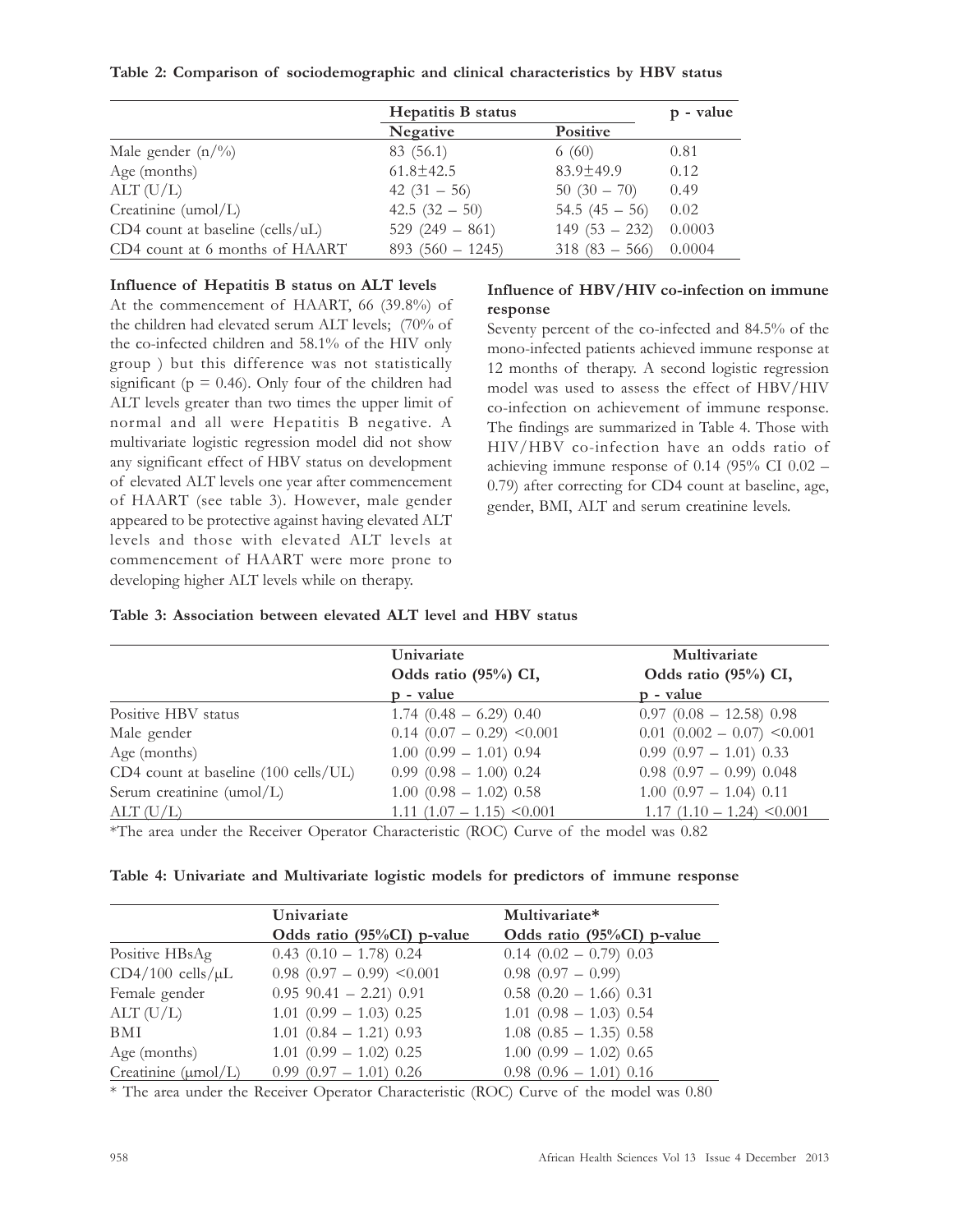## **Discussion**

HAART has transformed HIV/AIDS from a uniformly fatal illness into a manageable chronic infection and has been shown to be able to restore CD4+ cells in HIV infected patients. <sup>22</sup> The gains of HAART could be compromised by co-infection with hepatitis viruses as they are known to have adverse effects on the prognosis of HIV and hepatitis infections. <sup>23</sup> Consequently, increased attention has to be paid to co-infection of hepatitis viruses and HIV.

In this study, the HIV/HBV co-infection rate of 6.02% is comparable to the 7.7% and 8.3% obtained from other Nigerian studies. 18,24 It is however lower than the 12.1%<sup>17</sup> from a neighbouring west African country of Cote d' Ivoire but higher than rates of  $1.2\%^{14}$  and  $4\%^{13}$  from some east African countries. A study from Bronx, New York reported a prevalence of 2.6%.<sup>16</sup> These differences may reflect the seroprevalent rates of HBsAg in the different populations. Although some Nigerian studies quoted HBsAg rates as high as 44.7%, the inclusion of Hepatitis B vaccine in the National Programme on Immunization (NPI) in the past decade has reduced the population prevalence and consequently reduced the HIV/HBV co-infection prevalence.

The finding that the mono and co-infected patients shared similar demographic characteristics with respect to age and sex was also reported by other authors. 14, 16, 24 The mean age of the co-infected patients, however, was higher in this study. The Bronx, New York study also identified more adolescents to be co-infected. This may be attributed to the fact that children in this age group were exposed before the current prevention strategies were available( inclusion of HBV in the NPI schedule in 2004). In contrast, Sadoh and coworkers<sup>24</sup> concluded that immunization did not make any significant difference in the prevalence of co-infection. This conclusion, however, is presumptuous because they analysed only the hepatitis B immunization history of the under-five instead of the whole study population.

The higher level of the liver enzyme, alanine aminotransferase (ALT) in the co-infected group was also reported by other workers.14, 16 This is expected since hepatitis viruses are known to elevate liver enzymes. <sup>26</sup> We found no association between HAART and elevated ALT. This is similar to the findings of Telatela et al <sup>14</sup> and Toussi et al <sup>16</sup> but contrasts reports from other studies. 27-29 Our patients were on first line regimen which comprises lamivudine, zidovudine and nevirapine. It has been reported that lamivudine as a component of HAART, has a beneficial effect in that it causes inhibition of HBV replication in adherent patients $8$ . Other drugs that have this beneficial effect are tenofovir and emtricitabine<sup>30</sup>. On the contrary, patients on protease inhibitors are at risk of developing a worsening of the liver disease since they are associated with more risk of elevated ALT than other antiretroviral drugs. 29

As reported by other authors<sup>14, 16</sup> in their study of paediatric patients, our co-infected patients had significantly lower CD4+ cell counts compared to the mono-infected group. However, these authors did not study the effect of HAART on the CD4 cell count. We noted that the co-infected patients were less likely to achieve immune response even with HAART for one year. This calls for establishment of a treatment protocol for HIV/HBV co-infected patients which includes at least two of the antiretroviral drugs that induce suppression of HBV replication, as first line regimen. This will reduce the hepatotoxic effect of the viruses, improve immune response as well as prevent development of resistance on prolonged use of lamivudine alone.

 In contrast, in the adult population, Lincoln and co-workers<sup>31</sup> on behalf of the Australian HIV Observational Database, reported that co-infection with HBV did not appear to influence CD4 count recovery following commencement of HAART. Their work involved a larger group of participants (2089) and the immune response was also checked after 12 months of HAART. Our study appears to be the first to examine this issue in Nigerian children.

## **Conclusion**

We have demonstrated that co-infection of HIV with HBV exists in our local at rates that are comparable with those of other communities. We have also shown that HAART does not worsen ALT levels and that the immune response of the co-infected patients is lower with treatment compared to the mono-infected patients.

## Recommendations

We therefore recommend that screening for HBsAg be mandatory in all paediatric HIV patients in our environment, especially the adolescents. They should receive special attention with regards to, the antiretroviral drugs they are treated with, monitoring and follow up to assess disease progression.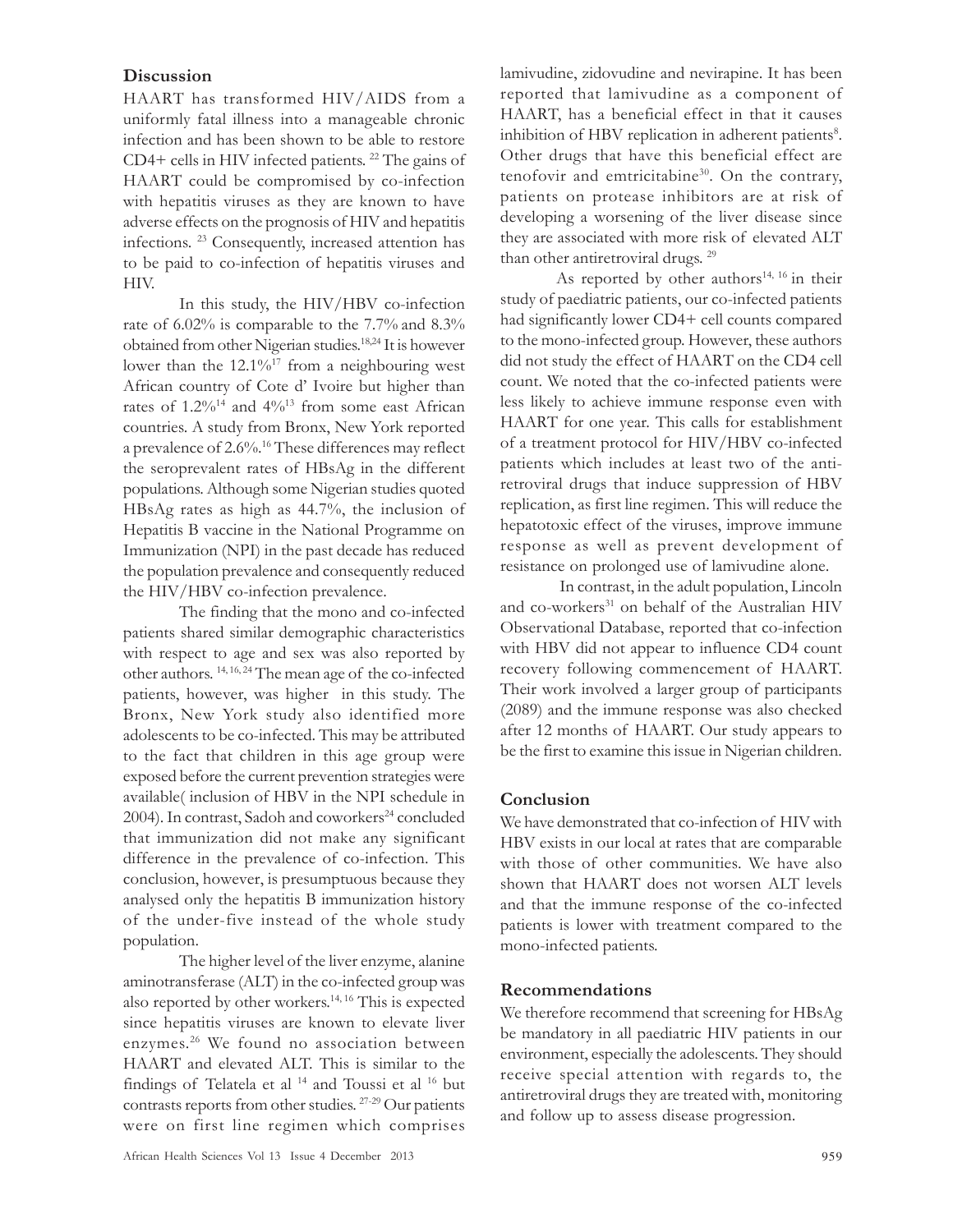The limitations of this study include the inability of our laboratory to carry out HIV RNA viral load and the HBV DNA viral load. Further studies with determination of viral loads are advocated.

# References

- 1. National Agency for the Control of AIDS. United Nations General assembly Special Session (UNGASS) Country Progress Report Nigeria. Reportin Period January 2008– December2009 http://www.unaids.org/fr/dataanalysis/ monitoringcountryprogress/ 2010progressreporttssubmittedbycountries/ file,33651,fr..pdf (accessed 20 January 2012).
- 2. United Nations Children's Fund. State of the World's Children. New York: 2009.
- 3. Federal Ministry of Health, Nigeria. National Guidelines for Paediatric HIV and AIDS treatment and care. Abuja, Nigeria, 2007.
- 4. Joint United Nations Programme on HIV/AIDS (UNAIDS) and World Health Organization (WHO) AIDS epidemic update: December 2006. Available at: http://www.unaids.org/en/HIV data 2007 Epi Update/default.asp. Accessed 25 January 2012.
- 5. Konopricki D, Mocroft A, deWit S. Hepatitis B and HIV : prevalence, AIDS progression, response to HAART and increased mortality in the EuroSIDA cohort. AIDS 2005; 19:593-601.
- 6. World Health Organization. Introduction of Hepatitis B into Childhood Immunization Services: Management Guidelines, Including Information for Health Workers and Parents. Geneva: WHO, 2001.
- 7. Odemuyiwa SO, Mulders MN, Oyedele OI et al. Phylogenetic analysis of new hepatitis B virus isolates from Nigeria supports endemicity of genotype E in West Africa. J Med Virol 2001; 65:463-469.
- 8. Puoti M, Manno D, Nesta P, Carosi G. Hepaititis B Virus and HIV coinfection in low-income countries: unmet needs. Clin Infect Dis 2008; 46:367-369.
- 9. Nyirenda M, Beadsworth MBJ, Stephany P, et al. Prevalence of infection with hepatitis B and C virus and coinfection with HIV in medical inpatients in Malawi. J infect 2008; 57:72-77.
- 10. Iiboudo D, Simpore J, Ouermi D, Bisseye C, Sagna T, Odolini S. Towards the complete eradication of mother –to-child HIV/HBV coinfection at Saint Camille Medical Centre in

Burkina Faso, Africa. Braz J Infect Dis 2010; 14:219-224.

- 11. Forbi JC, Gabadi S, Alabi R, et al. The role of triple infection with hepatitis B virus, hepatitis C virus, and human immunodeficiency virus (HIV) type-1 on CD4+ lymphocyte levels in the highly HIV infected population of North-Central Nigeria. Mem Inst Oswaldo Cruz 2007; 102:535- 537.
- 12. Adewole OO, Anteyi E, Ajuwon Z, Wada I, Elegba F, Ahmed P. Hepatitis B and C virus coinfection in Nigerian patients with HIV infection. J Infect Dev Ctries 2009; 3:369-375.
- 13. Harania RS, Karuru J, Nelson M, Stebbing J. HIV, hepatitis B and hepatitis C coinfection in Kenya. AIDS 2008; 22:1221-1229.
- 14. Teltela SP, Matee MI, Munubhi EK. Seroprevalence of hepatitis B and C viral coinfections among children infected with human immunodeficiency virus attending the paediatric HIV care and treatment center at Muhimbili National Hospital in Dar-es-Saaam, Tanzania. BMC Public Health 2007; 7:338-343.
- 15. Rana C, Gareth R, Dimitra B, Alexandra M, Jedediah R, Angelo D. Viral co-infection among Children Infected with HIV Type 1. Clin Infect Dis 2003; 36:922-924.
- 16. Toussi ST, Abadi J, Roseenberg M, Levanon D. Prevalence of hepatitis B and C virus infections in children infected with HIV. Clin Infect Dis 2007; 45:795-798.
- 17. Rouet F, Chaix M, Inwoley A, et al. Frequent occurrence of chronic hepatitis B virus infection among West African HIV type 1 infected children. Clin Infect Dis 2008; 46:361-366.
- 18. Rawizza H, Ochigbo S, Chang C, et al. Prevalence of hepatitis co-infection among HIV infected Nigerian children in the Harvard PEPFAR ART program. Presented at the 17<sup>th</sup> Conference on Retroviruses and Opportunistic Infections, San Francisco,16-19 Febraury 2010.Poster abstract S-181.retroconference.org/2010/abstracts/ 39148htm(accessed 13 May 2010).
- 19. Pol S, Soriano V. Management of chronic hepatitis C virus infection in HIV-infected patients. Clin Infect Dis 2008; 47:94-101.
- 20. Dore GJ, Cooper DA. The impact of HIV therapy on co-infection with hepatitis B and hepatitis C viruses. Curr Opin Infect Dis 2001; 14:749-755